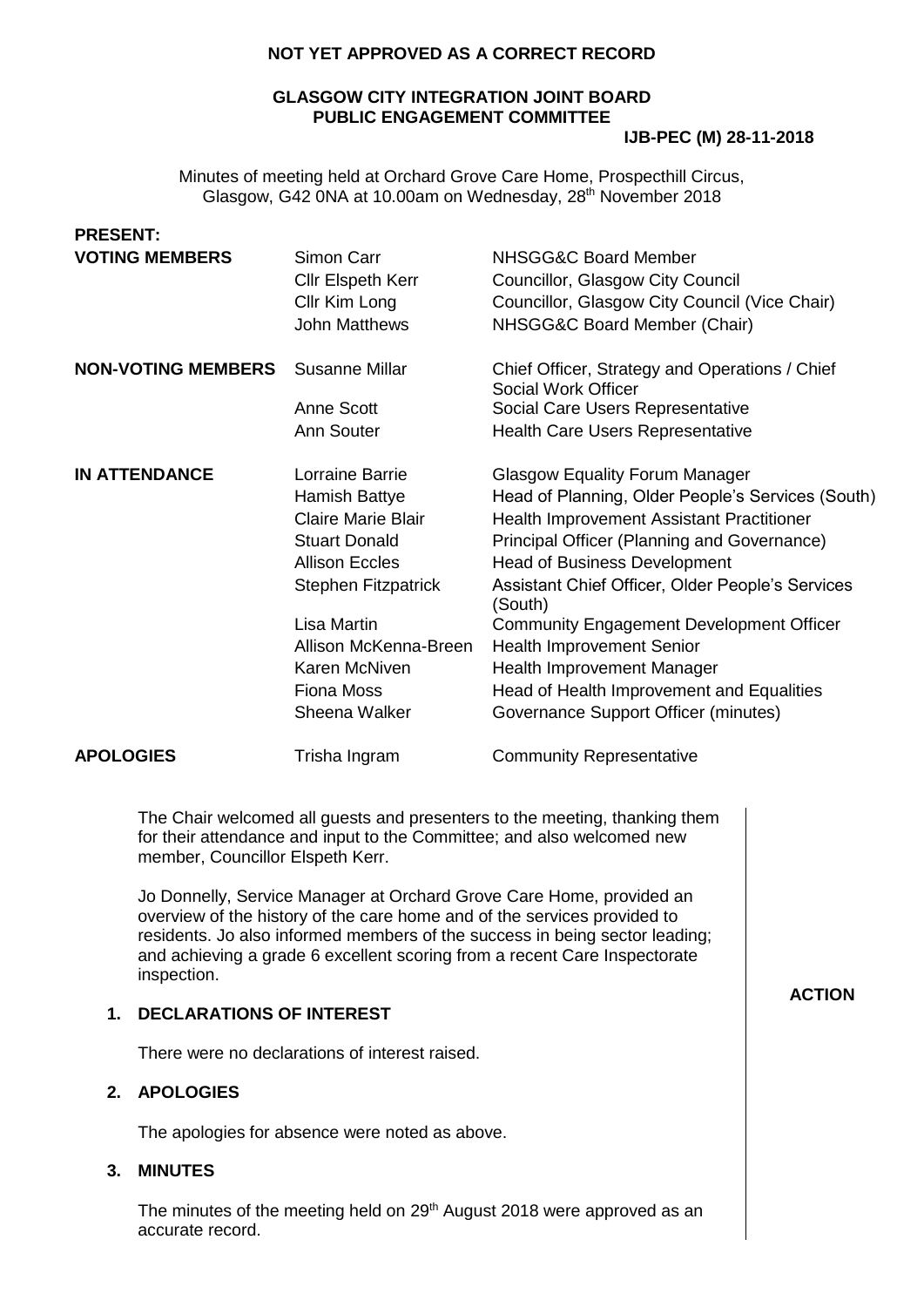|    | <b>4. MATTERS ARISING</b>                                                                                                                                                                                                                                                                                                                                                                                                                                                                |                       |
|----|------------------------------------------------------------------------------------------------------------------------------------------------------------------------------------------------------------------------------------------------------------------------------------------------------------------------------------------------------------------------------------------------------------------------------------------------------------------------------------------|-----------------------|
|    | Members requested that the GP Contract be circulated to the Committee for<br>information. Officers would arrange this.                                                                                                                                                                                                                                                                                                                                                                   | <b>Hamish Battye</b>  |
| 5. | <b>ROLLING ACTION LIST</b>                                                                                                                                                                                                                                                                                                                                                                                                                                                               |                       |
|    | Allison Eccles presented the rolling action list advising that this was for<br>information and noting.                                                                                                                                                                                                                                                                                                                                                                                   |                       |
|    | Members requested that all actions on the rolling action list have approximate<br>timescales against them, for good practice. Officers advised that this would be<br>included were possible, but could not be included for the actions in relation to<br>the Safer Drug Consumption Facility at this point.                                                                                                                                                                              | <b>Allison Eccles</b> |
| 6. | <b>COMMUNITY ENGAGEMENT STRATEGY - OLDER PEOPLE</b><br><b>TRANSFORMATIONAL CHANGE PROGRAMME</b>                                                                                                                                                                                                                                                                                                                                                                                          |                       |
|    | Hamish Battye presented a paper describing the planned approach to<br>developing a comprehensive community engagement strategy to support the<br>Older People's Transformational Change Programme agreed by the IJB in<br>November 2017.                                                                                                                                                                                                                                                 |                       |
|    | Officers advised that there was a range of programmes and workstreams<br>developed to support the Programme and to engage with people as this was<br>taken forward. The Committee were informed of the objectives and approach to<br>the Strategy and of the range of stakeholders identified. The Strategy is a work<br>in progress and has been considered by Core Leadership Teams and the<br>Strategic Planning Group; the detail is being worked on through various<br>workstreams. |                       |
|    | The methods of engagement were outlined and an example of an engagement<br>action plan provided. Officers had met with Strategic Leads and bespoke action<br>plans would be developed for each area of the Programme. Engagement<br>would also take place with service users and carers. The timescales for<br>developing the strategy were detailed and officers would report back to the<br>Committee on engagement and the outcomes of progress, in Summer 2019.                      | <b>Hamish Battye</b>  |
|    | Members requested further information on the method of stakeholder panel<br>engagement. Officers explained that this method of engagement would be with<br>people with an interest in particular areas; and that there would also be<br>different engagement processes used depending on the service.                                                                                                                                                                                    |                       |
|    | Members queried the level of input that stakeholders would have in the<br>development of the planning; and requested that the next report to the<br>Committee include examples of how stakeholders have contributed to the<br>planning process.                                                                                                                                                                                                                                          | <b>Hamish Battye</b>  |
|    | Officers provided examples of good stakeholder engagement in the<br>development of Orchard Grove Care Home; and provided reassurance that<br>there would be meaningful engagement with the Older People's<br>Transformational Programme.                                                                                                                                                                                                                                                 |                       |
|    |                                                                                                                                                                                                                                                                                                                                                                                                                                                                                          |                       |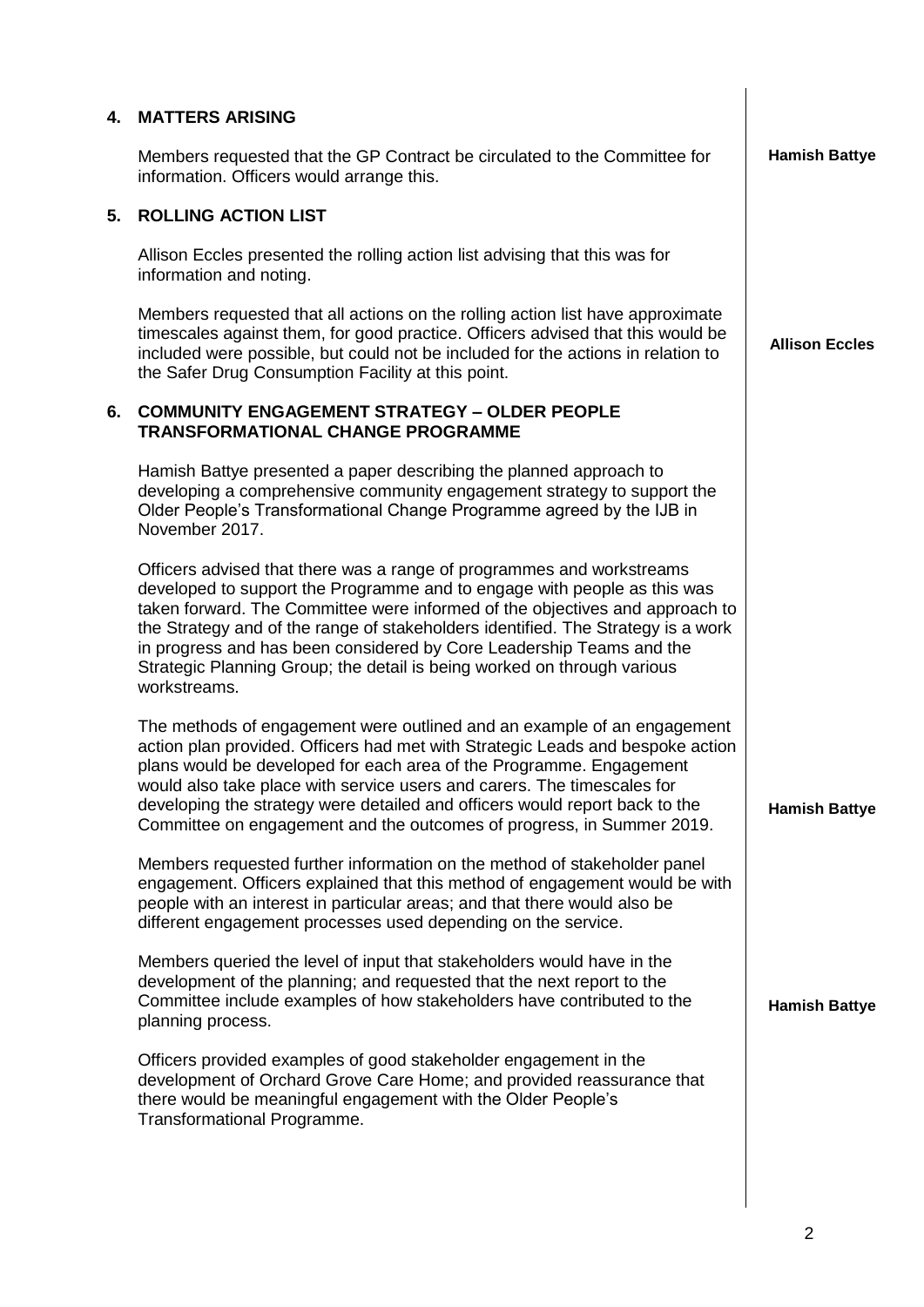### *The IJB Public Engagement Committee:*

#### *a) noted the contents of the report and would receive an update in summer 2019.*

# **7. SOUTH LOCALITY ENGAGEMENT UPDATE**

Lisa Martin delivered a presentation on engagement within the South Locality. There are different models of engagement in each of the localities in the City and the South model is a 'virtual' Locality Engagement Forum; with a multi strand approach to reflect local needs, priorities and issues.

Officers explained the three strands of engagement, including a Locality Engagement Network; Locality Engagement Forum activity through a shared arrangement with public facing sessions and community input; and also through supporting engagement at the point of access, including supporting staff to deliver their own engagement sessions.

Examples of engagement that had taken place were outlined; including statistics of various means of engagement activity. Officers explained that the engagement approach in the South had been in place for two years and that this would now be reviewed and evaluated by comparing engagement arrangements in the other localities.

Members welcomed the presentation and asked what key learning there was from the approach. Officers advised that engagement should be everyone's responsibility and that staff should be supported and enabled in engagement activity. Officers further reported the aspiration to use the recovery model of engagement within mental health, and replicate the successes; this was a journey for the HSCP.

Officers also reported on the work in relation to the Moving Forward Together Programme and the GP Contract; and the various means of engagement through stakeholders groups and events. There was also connectivity in the engagement of some of the bigger transformational programmes, as these impacted upon each other. It was reported that events had been well attended and that people where interested and invested in the issues.

Officers stated that the onus was on them to be proactive in engaging with people; and that a programme was developed each year with colleagues to ensure that this was coherent.

The Committee agreed that services must be developed with those who use them.

# **8. HEALTH AND WELLBEING WITHIN GOVANHILL**

Karen McNiven presented a paper to provide an overview of some key Health Improvement areas of work currently being progressed within the Govanhill neighbourhood. Karen advised that the South Locality had a 'bottom-up' approach and that all the Thriving Places areas are unique in the work that they do. Officers worked with partners and staff to design and develop services and the focus was on early intervention and prevention; as well as achieving efficiencies in some areas.

Officers outlined some of the programmes in Govanhill including working with the BME community on shisha smoking information, which has informed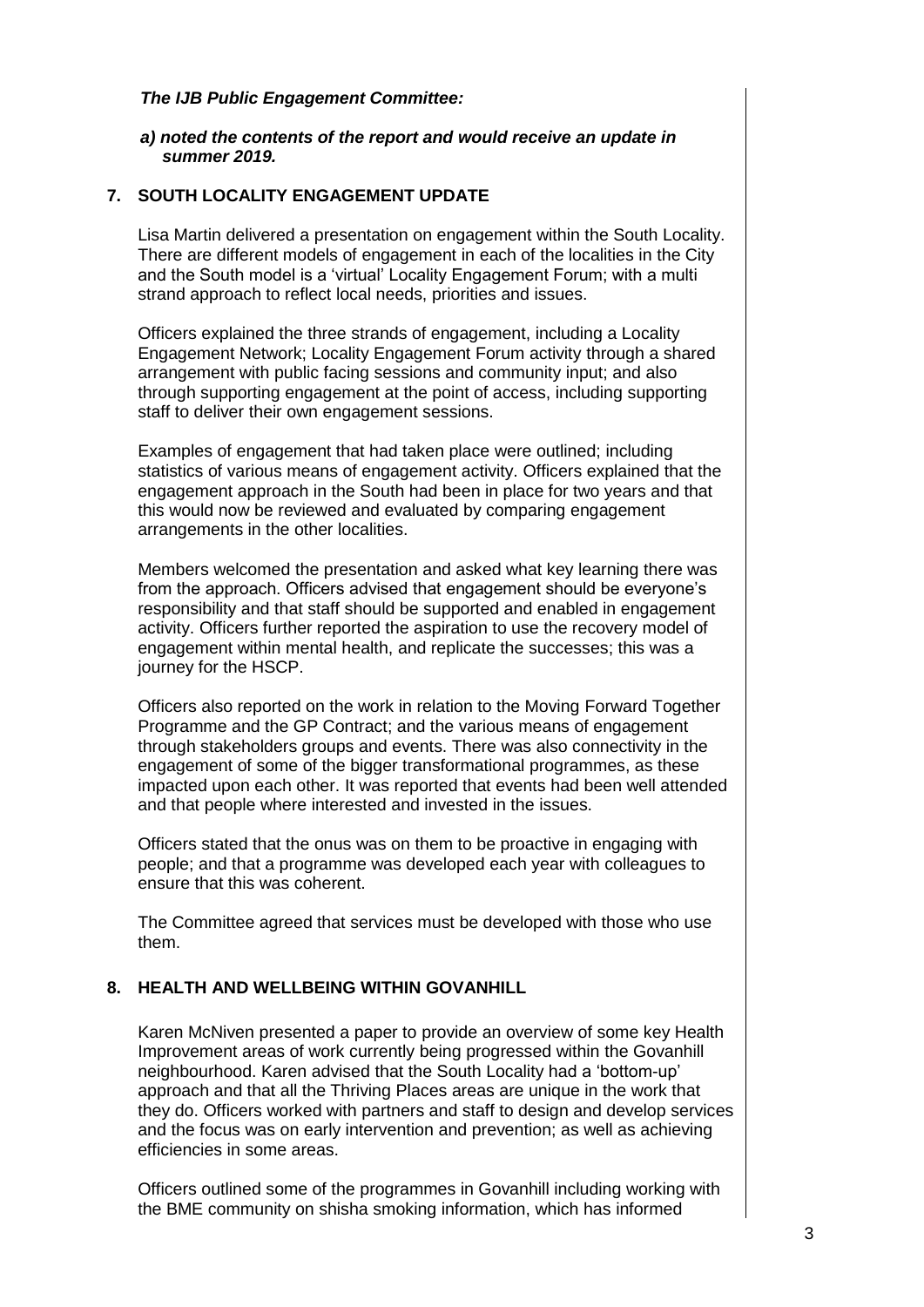national policy; working with the ROMA community to improve access to GP services; and also the introduction of a ROMA peer education project.

There are 20 bespoke pieces of work in Govanhill in addition to the standard care services; and officers stated that engagement with the local community was key.

### *The IJB Public Engagement Committee:*

*a) noted the contents of the report.*

#### **a) GOVANHILL & EAST POLLOKSHIELDS SWIMMING PROGRAMME**

Allison McKenna-Breen delivered a presentation on the Govanhill and East Pollokshields swimming programme, which is a Health Improvement and Govanhill Bath community trust collaboration.

The programme was developed through engagement and consultation at Govanhill Library to establish what services the local community would like. Participants ranged from age 12-87 years and included a wide range of individuals, including people with mental health issues; no recourse to public funds; and those experiencing fuel poverty. Engagement also took place through partner agencies.

The outcome of the consultation showed that people wanted access to a safe swimming environment; gymnastic programmes; and education on managing diabetes. Officers provided examples of some of the work and successes reported in the swimming programme and of partnership working with Glasgow Life, to provide an environment suitable for different groups or individuals. This included closed swimming sessions; women only sessions; and the use of female instructors.

The Committee were informed that Govanhill Baths had now closed for a two year period and staff were looking at alternative options to continue with the programme.

Cllr Long stated that the work was fantastic and she did not want this to get lost and offered to assist, from a political perspective. Susanne Millar welcomed this; and also noted that the HSCP has an effective working relationship with Glasgow Life.

The Committee also discussed the care benefits of the enriching services for people though culture, education and sporting facilities; and of the commitment of the Chief Executive Officer at Glasgow Life, to obtain alternative funding.

The Committee acknowledged budget pressures but also the need to balance this with public health.

#### **b) SOUTH GLASGOW YOUTHBANK**

Claire Marie Blair delivered a presentation on South Glasgow Youth Bank, which is a branch of the Young Moves (YoMo) in the North of the city. The South branch has a panel of Young Grant Makers aged 13-25 years who fund local projects developed by other young people in their communities.

Youth Bank supports young people through empowerment; and allows them to identify an area of need within their community and provides an opportunity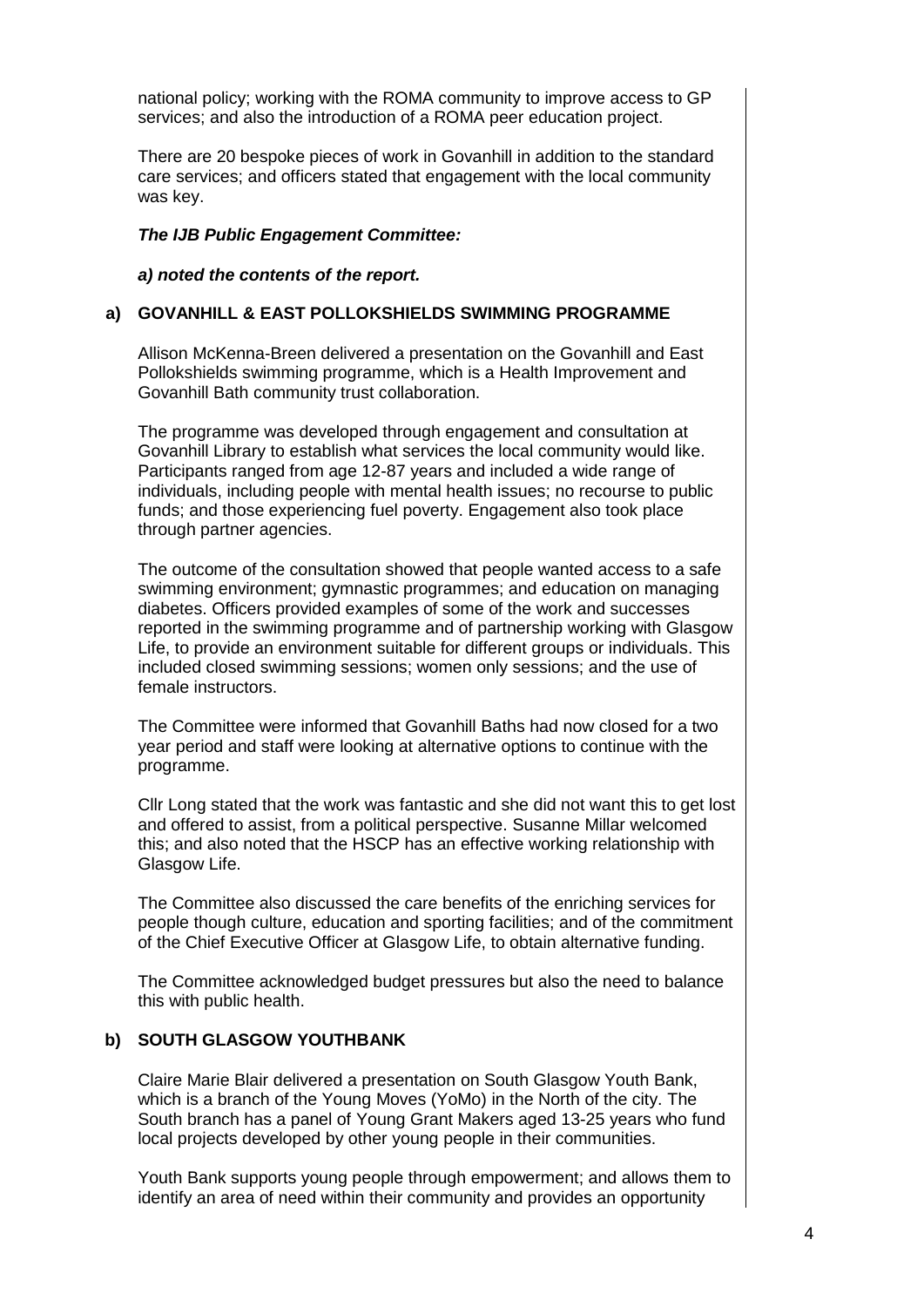through funding to develop a project. Young people have an idea and Youth Bank can grant funding to take these forward.

The volunteers at the Youth Bank receive SQA accredited grant makers training and other forms of training to support employability. Young people are provided with an opportunity to take the lead and have fed back the positive benefits of being involved.

The panel developed the criteria for grant giving and held a participatory budget meeting where young people voted for the projects they wanted to fund. The Committee were informed of some of the programmes of work that had successfully achieved grants and were shown a video of the participatory budget meeting.<https://www.youtube.com/watch?v=aRlfylgYcZM> There has been 37 successful grant applications this year so far.

The Committee thanked Claire for the presentation and were encouraged by the work of South Glasgow Youth Bank and the benefits and opportunities this provided to young people and their community.

### **9. GLASGOW EQUALITY FORUM**

Lorraine Barrie delivered a presentation to inform the Committee of the work of Glasgow Equality Forum (GEF), which brings together representatives of voluntary sector equality networks in Glasgow to encourage better co-operation and cross-sector engagement on equality issues. There is one part-time post within Glasgow Equality Forum, funded by the HSCP and Glasgow City Council. There are two main strands of work; to support community planning partners to embed good equalities practice in their services and policies; and to build the capacity of equality networks and equality organisations to have the voices of their members heard. Lorraine outlined the various means of engagement and consultation work that took place with partners.

There had been speakers from the HSCP in attendance at events to provide briefings and obtain views. Feedback was also received from consultation events on the HSCP Strategic Plan and discussions with stakeholders identified issues which were being presented through their organisations.

The Committee were advised that consideration must take place to establish how we engage at the right level with people. Also to identify if anything has changed as a result of engagement; and if there are any programmes of work that are not taken forward following engagement.

The Committee thanked Lorraine for her presentation and were encouraged by the work of Glasgow Equality Forum.

Lorraine thanked the Committee and asked members and officers to advise of any future partnership working that GEF can be involved in.

#### **10. TURNING THE TIDE THROUGH PREVENTION: THE PUBLIC HEALTH STRATEGY FOR GREATER GLASGOW AND CLYDE NHS BOARD**

Fiona Moss presented a paper to inform members of the new GGC NHS Board public health strategy and seek the views of members on the strategy as part of the engagement process. This report also seeks to set the strategy in a national and HSCP context.